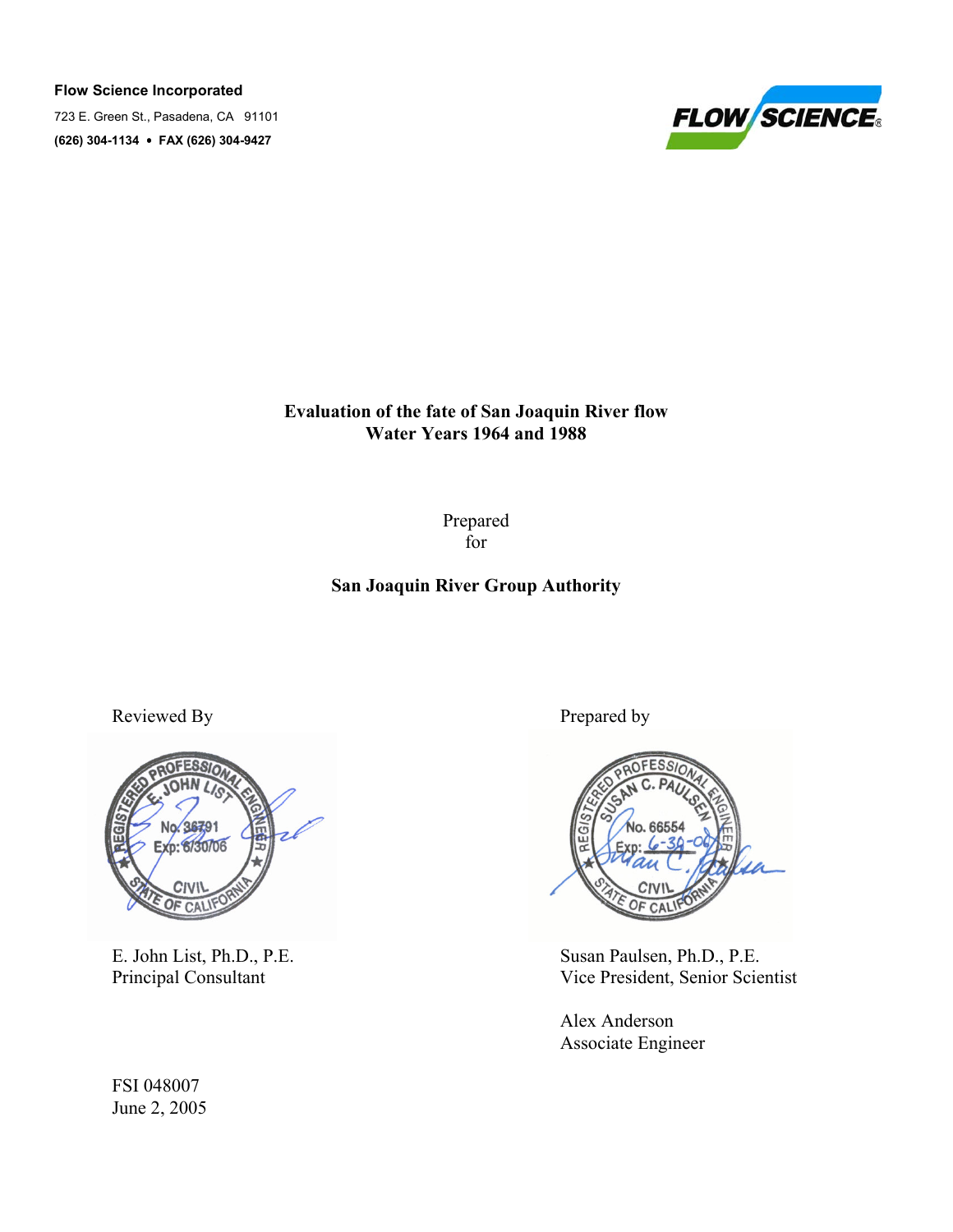

### Introduction

 Flow Science Incorporated (Flow Science) has been retained by the San Joaquin River Group Authority to evaluate the potential effects of modifying the current salinity standards for the San Joaquin River (SJR) at Vernalis. Flow Science used the Fischer Delta Model (FDM) to simulate the effects of changes in the salinity standard on the ultimate fate of San Joaquin River water entering the Delta between February 1 and April 15. Simulations were performed for a dry water year and for a critically dry water year, when impacts of a change in salinity standards are expected to be most significant.

Presently, the SJR salinity standard at Vernalis, which bears the name "Case 1" for this study, is 0.7 mS/cm  $(414 \text{ mg/L})^1$  in April-August, and 1.0 mS/cm (589 mg/L) the remainder of the year. The proposed new standard, called "Case 9" herein, is a salinity of 1.0 mS/cm (589 mg/L) year-round at Vernalis. This document presents modeling results of Sacramento-San Joaquin Delta simulations in which the fate of San Joaquin River water entering the Delta between February 1 and April 15 of each model year was tracked as flows propagated through the Delta.

## Model Overview

-

Flow Science utilized the Fischer Delta Model  $(FDM)^2$  to simulate hydrodynamics and the fate of an added tracer within the Delta for this project. The Fischer Delta Model (FDM)<sup>3</sup> consists of two linked models: a hydrodynamic model and a water quality model. The hydrodynamic model (DELFLO) utilizes the fixed grid method of characteristics to simulate the hydrodynamics of the Delta. The water quality model (DELSAL) uses the Lagrangian method, in which the motions of parcels of water are followed through the Delta. The Lagrangian method uses no grid points, but the computational effort required is equivalent to the use of approximately 2,500 grid points in a finite element numerical model.

The model extends from the downstream boundary in Carquinez Strait, upstream to Sacramento on the Sacramento River, and to Vernalis on the San Joaquin River. It also includes all tidally influenced sloughs and accounts for inflows from all major tributaries, state and federal project exports, riparian diversions, channel depletion, and agricultural returns.

These models describe hydrodynamics and changes in water quality in the Delta as affected by changes in geometry, hydrology, and Delta operations. Changes in hydrology include changes in river flows and diversions and exports within and to the south of the Delta. The models are also designed to allow prediction of the effect of levee breaks, channel gate operations, changes in

<sup>1</sup> Conversions between electrical conductivity (EC) and total dissolved solids (TDS) are based upon historical data from the memorandum "Salinity Unit Conversion Equations", California Department of Water Resources, 1986. Data from the station in the memo nearest the site of interest was used.

<sup>2</sup> The model is operated by Flow Science Incorporated for Hugo B. Fischer, Inc.

<sup>&</sup>lt;sup>3</sup> The model is operated by Flow Science Incorporated for Hugo B. Fischer, Inc.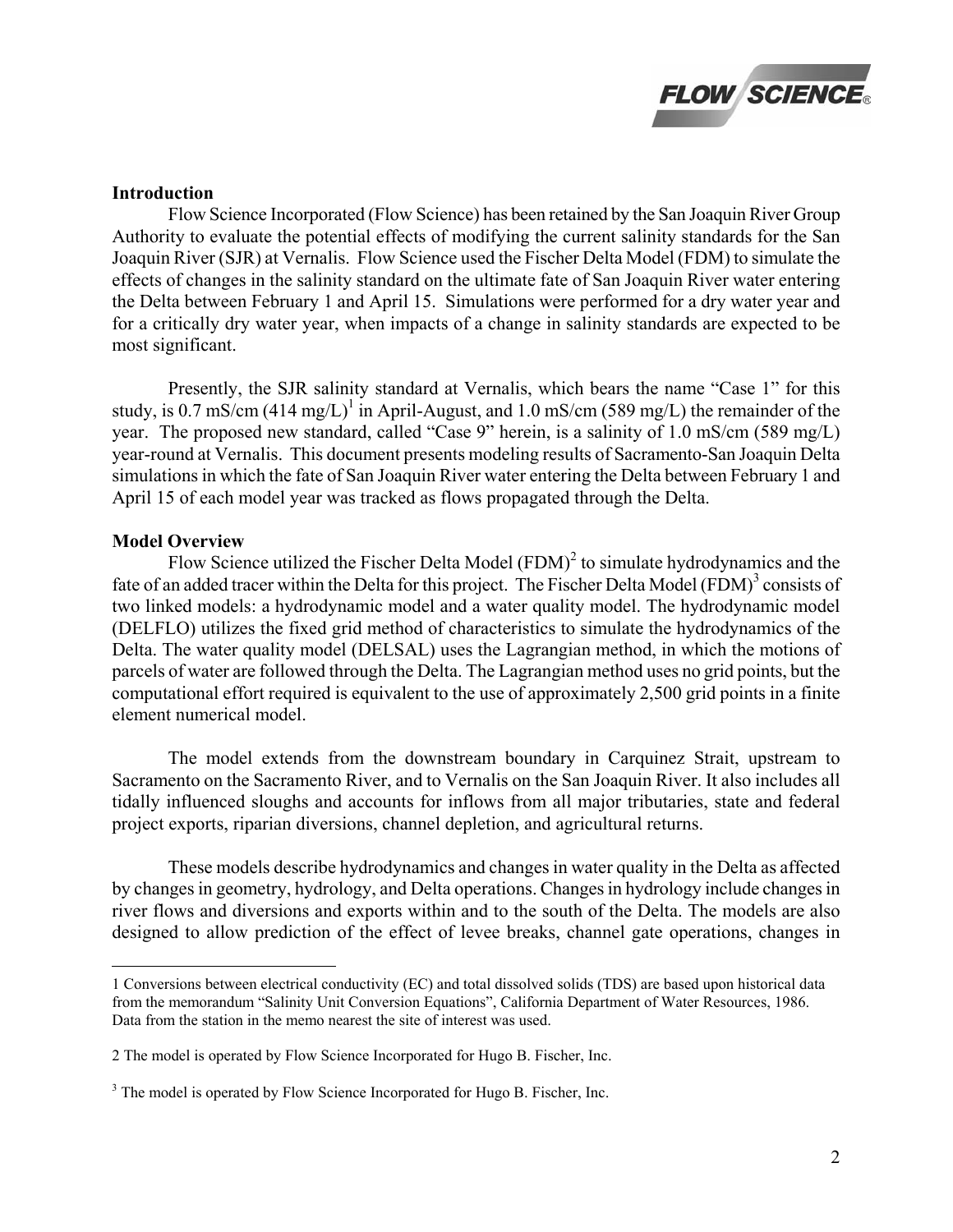

agricultural discharges, and changes in municipal discharges and withdrawals. The model is capable of simulating a partial year, a full year, or multiple years of hydrology.

 DELFLO was initially calibrated by comparing model output at 40 stations to observations in the field and to the physical hydraulic model operated by the U. S. Army Corps of Engineers at Sausalito, California. Two conditions were studied: the tide of August 27-28, 1968, with a net Delta outflow of 2,500 cfs, and the tide of September 14-15, 1968, with a net Delta outflow of 17,200 cfs. The values of Manning's "n" for each channel were varied until a satisfactory agreement was obtained between the numerical model and physical model water surface elevations. In most cases, the field and physical model elevations agree within 0.2-feet water surface elevation. DELFLO has also been recalibrated and verified using both extensive flow and stage measurements made by the USGS within the Delta in 1988 and in 1996-1999.

 DELSAL, the water quality model, has been calibrated by comparing model output for salinity to field data and verified using measured elemental tracer concentrations in the Delta. The Lagrangian method adopted in the model eliminates numerical dispersion, which is inherent in finite difference and finite element models and is difficult to reconcile with actual dispersion processes in the Delta. The model was designed to simulate salinity changes in the Delta, as affected by physical and hydrologic changes in the Delta, but it can also be used to determine the movement and dispersion of pollutants (or any mass conserving, neutrally buoyant particles) released from point sources. The FDM has also been verified by comparing FDM-computed "source fractions" (computations of the source of water located at specific interior Delta locations) to measured source fractions. Measured source fractions were determined using elemental concentrations measured at specific points in the Delta over a one-year period beginning in March 1996.

 The FDM has been successfully applied to the transport of total dissolved solids (TDS) and other neutral buoyant tracers in the Sacramento-San Joaquin Delta for over twenty years. The model has undergone continuous improvement over the years.

### Study Design

 Water years 1964 and 1988 were modeled in this study. Water year 1964 was a dry year in both the Sacramento and San Joaquin River basins, while 1988 was a critically dry year in both basins<sup>4</sup>. These years were selected as representative of hydrologic conditions in which the proposed SJR salinity changes are likely to have the largest effect.

<sup>-</sup>4 A dry water year is defined as having a water year index below 6.5 million acre-feet (Sacramento Valley) or below 2.5 million acre-feet (San Joaquin Valley). A critically dry water year is defined as having a water year index below 5.4 million acre-feet (Sacramento Valley) or below 2.1 million acre-feet (San Joaquin Valley) according to California Department of Water Resources criteria. 1964 was a dry year in both basins, while 1988 was a critically dry water year in both basins. See DWR's Chronological Sacramento and San Joaquin Valley Water year Hydrologic Classification Indices, available at cdec.water.ca.gov/cgi-progs/iodir/WSIHIST.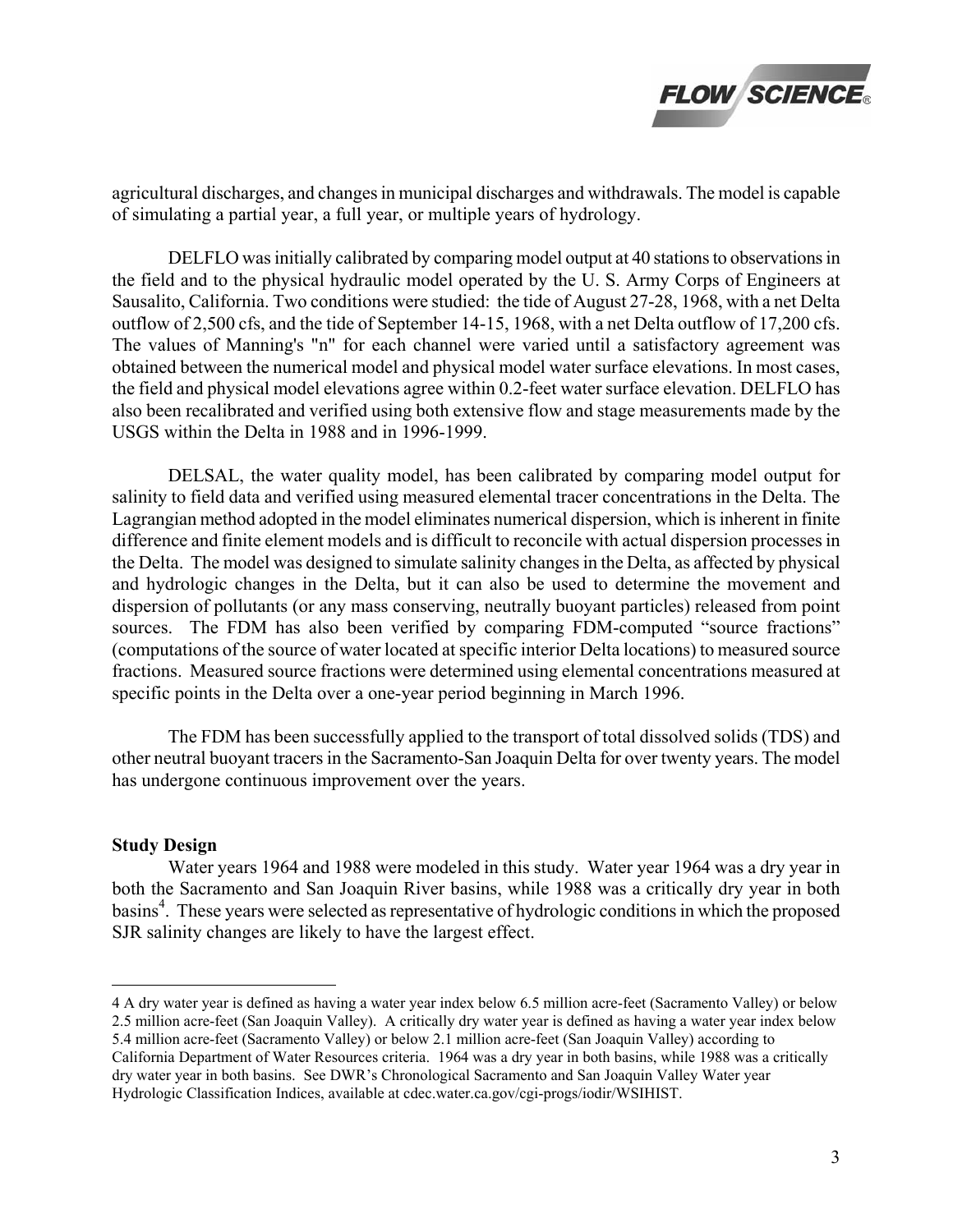

 Four different scenarios were modeled for this study. The four scenarios stem from two basic configurations: a baseline case, called "Case 1", and the new SJR salinity standard case, called "Case 9". Each of these two cases was then modified to reflect implementation of the South Delta Improvement Plan (SDIP)<sup>5</sup>. The resulting four scenarios (Case1, Case9, Case1-SDIP, and Case9-SDIP) were modeled for both water years 1964 and 1988.

 Flow Science's previous modeling for the San Joaquin River Group Authority included yet another alteration of the "Case 1" and "Case 9" scenarios-simulation of a modified Head of Old River Barrier (HORB) schedule (Flow Science, February 2005). The modified HORB schedule is the same as the standard HORB schedule during the spring barrier installation; the only difference in barrier configuration and operations occurs in November. Since the purpose of the current modeling is to track San Joaquin River flows entering the Delta between February 1 and April 15, the modified HORB scenarios were not simulated in this study.

 Input data for the model were obtained from several sources. Dan Steiner provided river and export flow rates based on CALSIM II simulations of these water years. The tracer concentrations in all rivers was set to zero, except San Joaquin River flows entering the Delta from February 1 to April 15 were simulated as having a "tracer" concentration of 1,000,000 ppm. Gates and barriers were modeled according to current barrier operations based on information obtained from DWR<sup>6</sup>. Table 1 below summarizes the barrier operation schedules for both 1964 and 1988 for the HORB, the Old River Barrier at Tracy (ORB), the Middle River Barrier (MRB), and the Grant Line Canal Barrier (GLCB). The table shows the dates that the barriers were in place.

|                   | <b>All scenarios</b>            |
|-------------------|---------------------------------|
| HORB <sup>a</sup> | Apr. 16-May 15, Sep. 16-Sep. 30 |
| ORB <sup>b</sup>  | Apr. 16-Sep. 30                 |
| MRB <sup>c</sup>  | Same as ORB                     |
| GLCB <sup>d</sup> | Same as ORB                     |

Table 1: Barrier Operations for Modeled Scenarios, water years 1964 and 1988

a. HORB was simulated as spanning the full channel width at elevation 10 feet (all elevations reference NGVD29).

b. ORB was simulated as spanning the full channel width at elevation 4 feet.

c. MRB was simulated as spanning the full channel width at elevation 3 feet.

-

d. GLCB was simulated as spanning the full channel width at elevation 3.5 feet.

<sup>5</sup> SDIP CALSIM II simulations performed by DWR are preliminary and may change at a later date. Currently, the SDIP simulations include changes in export pumping rates from the Banks and Tracy Pumping Plants and changes in flow rates to the Sacramento and Mokelumne Rivers.

<sup>6</sup> Emails from Andy Chu, Senior Water Resources Engineer, California Department of Water Resources, 1/13/05; Mark Holderman, Chief-Temporary Barriers Project, California Department of Water Resources, 1/27/05.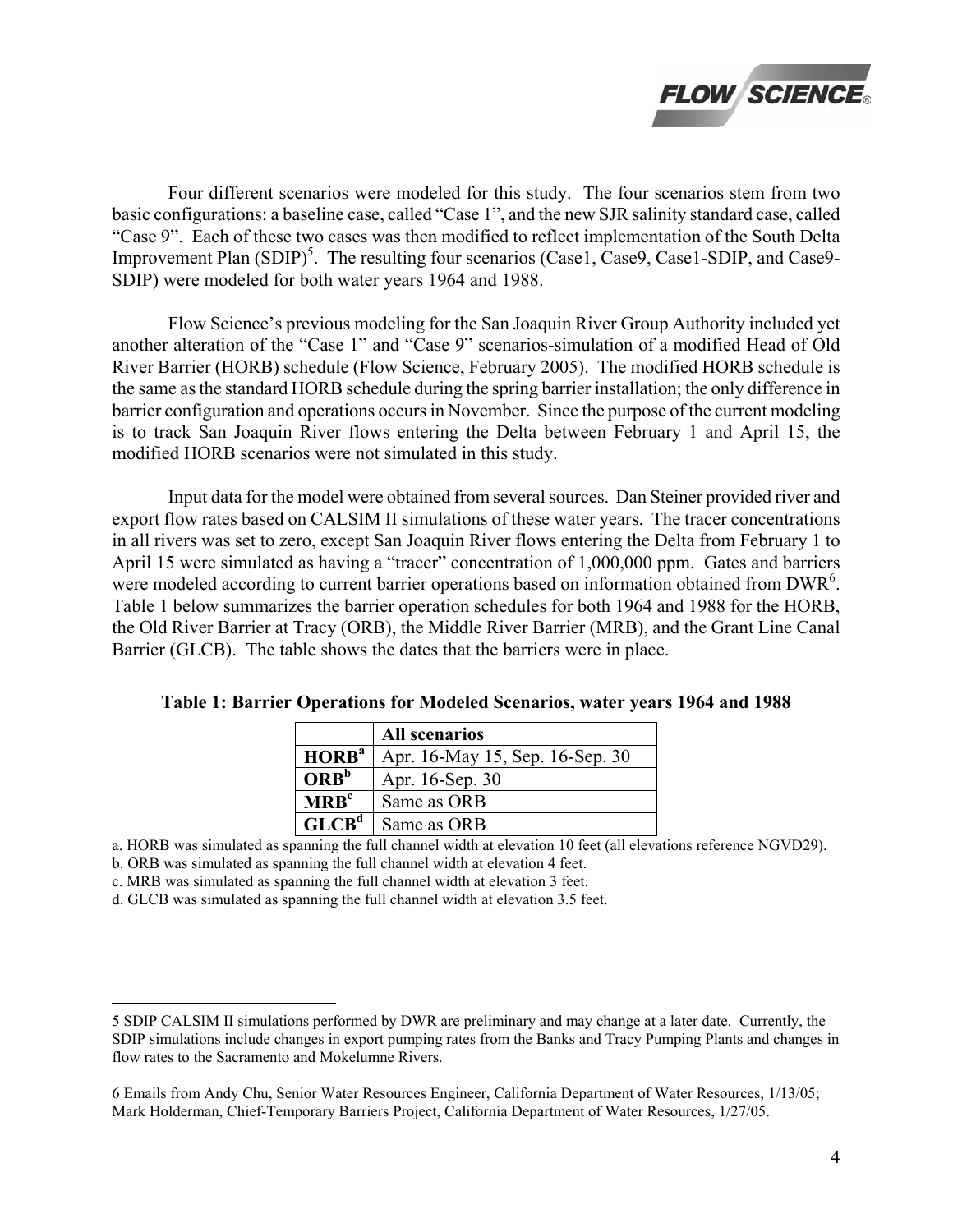

Several additional assumptions were made, as follows:

- No culverts or notches were placed in the barriers (HORB, ORB, MRB, and GLCB).
- Clifton Court Forebay gates were assumed to be open all of WY64 because CCFB did not exist in WY64. Historical CCFB gate operations were used for WY88.
- The Delta Cross Channel Barrier (DXC) was simulated as open from the first of each month until the month's "open days" quota is spent, where the number of open days were specified by the CALSIM II modeling. This is in accordance with DWR's modeling practices<sup>7</sup>.
- All CCWD diversions are assumed to be through Rock Slough Pumping Plant #1 (i.e., no Old River diversions).
- Monthly data from CALSIM II were transformed to daily data by assigning each day its corresponding month's average value (i.e., flow was a constant value for each day in a given month).
- Diversions, exports, and river flow rates used as model input are not actual WY64 and WY88 historical flows, but those specified in CALSIM II runs provided by Dan Steiner.

# **Results**

<u>.</u>

 Results showing the fate of San Joaquin River water entering the Delta between February 1 and April 15 are shown in Table 2. Additionally, the results are shown in graphical format in Figures 1-4.

<sup>7</sup> Telephone conversation with Andy Chu, Senior Water Resources Engineer, California Department of Water Resources, 1/18/05.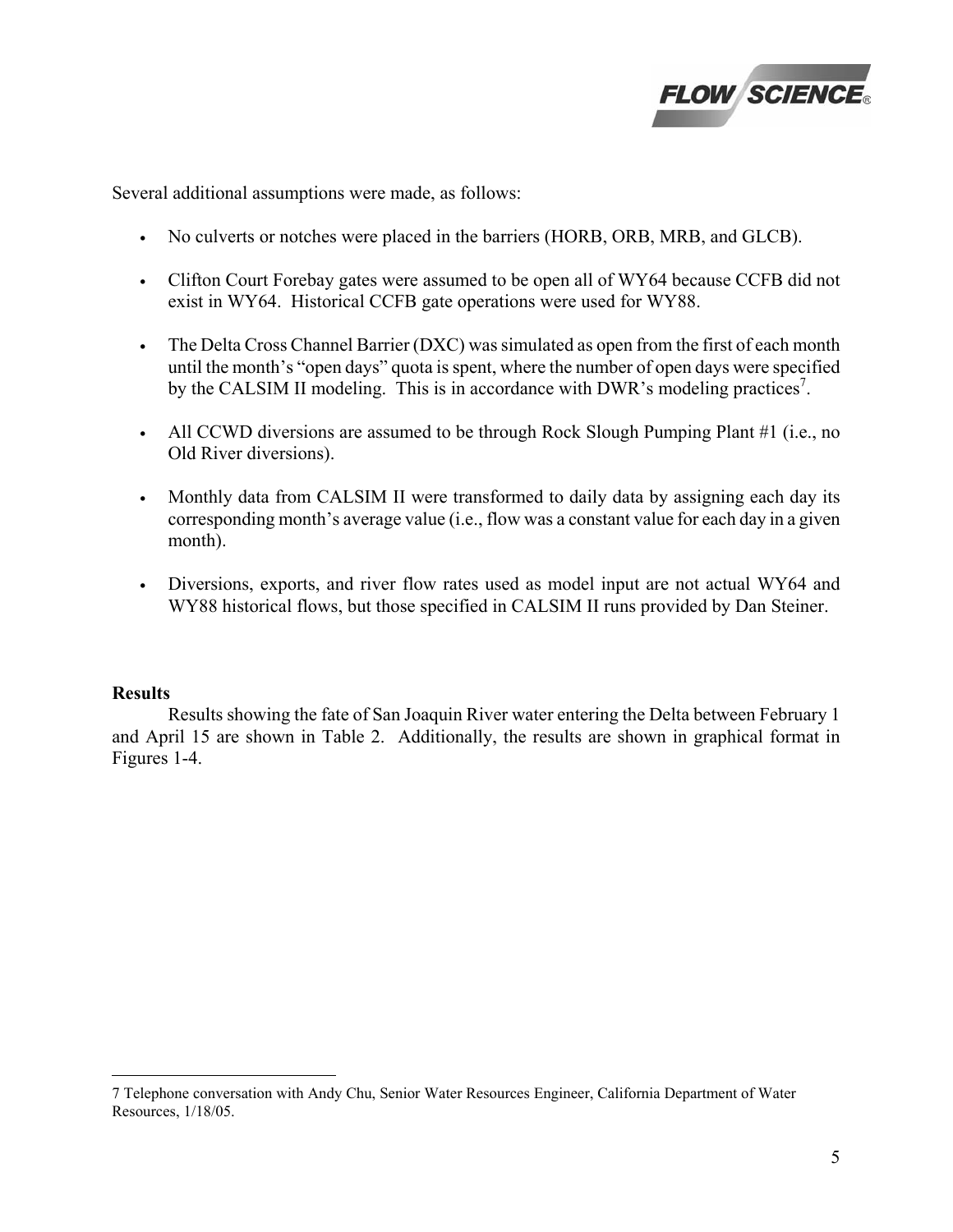

|              | Exported:      | Diverted:    | Exported:          |         |
|--------------|----------------|--------------|--------------------|---------|
|              | Central Valley | Contra Costa | <b>State Water</b> | Delta   |
|              | Project        | Canal        | Project            | Outflow |
| Case1-64     | 64.2%          | 0.5%         | 28.4%              | 0.2%    |
| Case9-64     | 64.7%          | 0.5%         | 27.9%              | 0.2%    |
| Case1SDIP-64 | 63.3%          | 0.7%         | 33.9%              | 0.2%    |
| Case9SDIP-64 | 63.5%          | 0.7%         | 34.1%              | 0.2%    |
| Case1-88     | 57.1%          | 0.7%         | 27.6%              | 0.2%    |
| Case9-88     | 57.5%          | 0.7%         | 27.4%              | 0.2%    |
| Case1SDIP-88 | 56.9%          | 0.9%         | 25.6%              | 0.3%    |
| Case9SDIP-88 | 57.4%          | 0.9%         | 25.3%              | 0.2%    |

Table 2: Fate of San Joaquin River water entering the Delta between February 1 and April 15

Figure 1: Percent of San Joaquin River water exported for the Central Valley Project

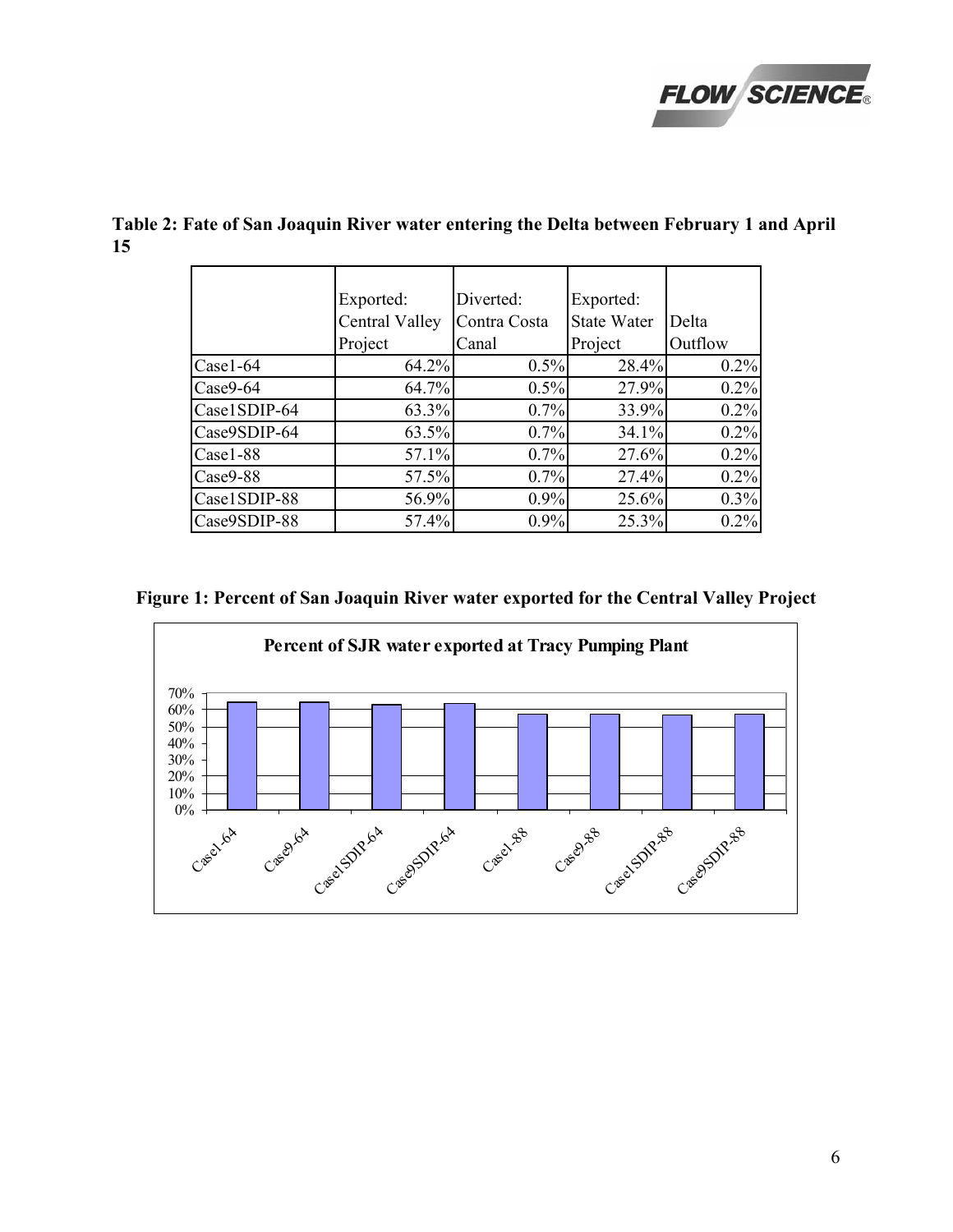



Figure 2: Percent of San Joaquin River water diverted at the Contra Costa Canal

Figure 3: Percent of San Joaquin River water exported for the State Water Project